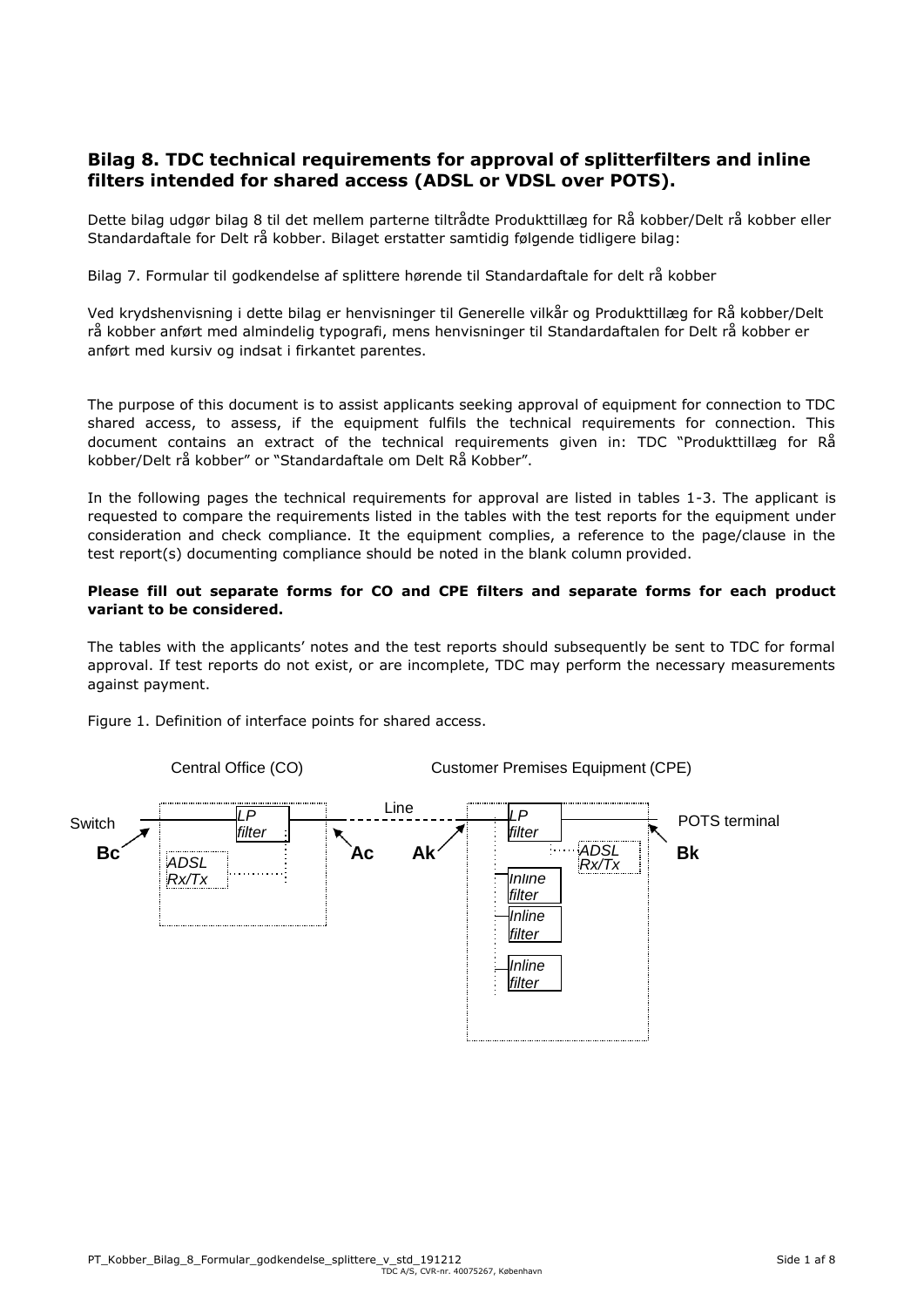#### **Reference documents:**

- [1] ETSI TR 101 952-1-1 (05/2002): Access network xDSL transmission filters; Part 1: ADSL splitters for European deployment; Sub-part 1: Specification of the low pass part of ADSL/POTS splitters.
- [2] ETSI TS 101 952-1-5 (05/2003): Access network xDSL transmission filters; Part 1: ADSL splitters for European deployment; Sub-part 5: Specification for ADSL over POTS distributes filters.
- [3] ETSI TS 101 952-2-3 (03/2003): Access network xDSL transmission filters; Part 1: VDSL splitters for European deployment; Sub-part 3: Specification of VDSL/ISDN splitters.
- [4] ETSI TS 101 952-1-3 (05/2002): Access network xDSL transmission filters; Part 1: ADSL splitters for European deployment; Sub-part 3: Specification of ADSL/ISDN splitters.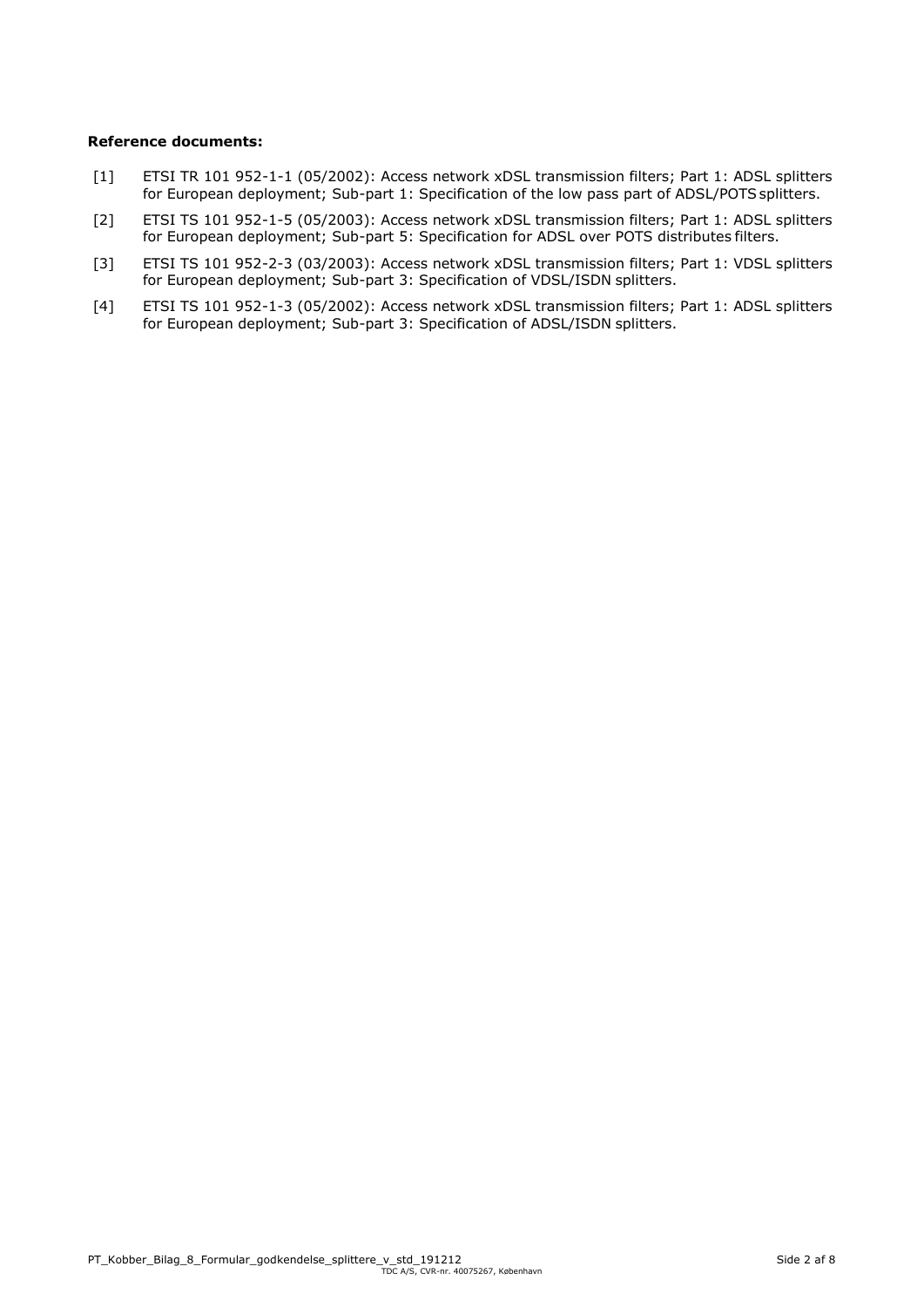# **Requirements for ADSL(2/2+) or VDSL(2) transceivers**

Requirements for CO and CPE ADSL(2/2+) or VDSL(2) transceiver equipment are described in: "TDC technical requirements for approval of equipment intended for connection to TDC unbundled copper (Table 1 to 7)."

The appropriate spectrum profiles for deployment over POTS or ISDN apply.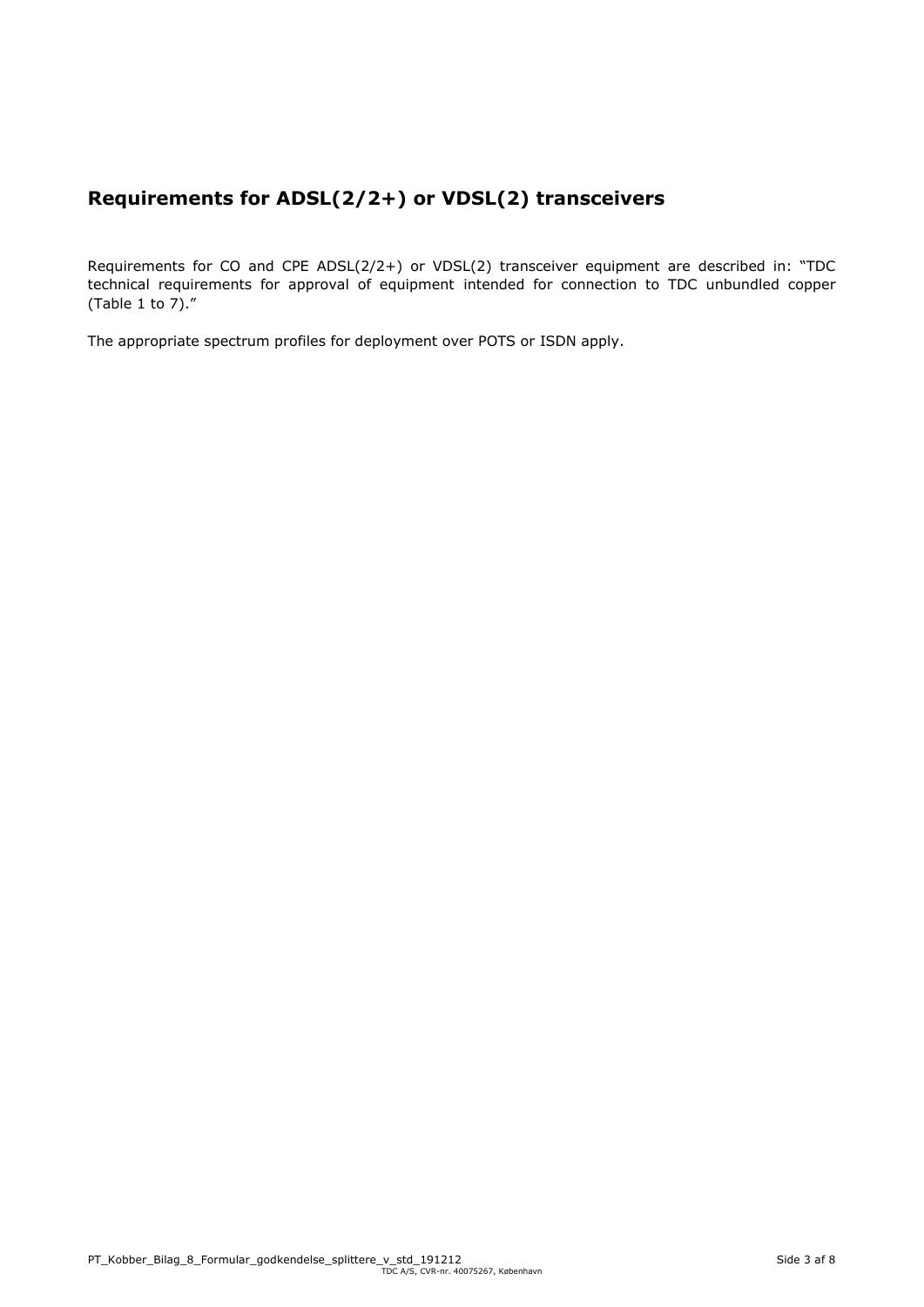# **Requirements for ADSL/VDSL over POTS splitters**

Equipment type: Designation: Designation: Test report:

The requirements apply to CO and CPE splitters. The ADSL port on the splitter must be connected to the ADSL/VDSL transceiver (passive) during measurement or connected to e suitable impedance.

The parameters should be measured from reference points Bc to Ac or Bk to Ak (refer to fig. 1)

| <b>Parameter</b>            | <b>Measurement</b><br>method and limit                        | <b>Applicants notes. Are</b><br>requirements meet? If meet,<br>reference to page/paragraph in<br>test report |
|-----------------------------|---------------------------------------------------------------|--------------------------------------------------------------------------------------------------------------|
| Polarity independence       | Ref. $\lceil 1 \rceil$ or $\lceil 3 \rceil$ : Clause<br>5.1.1 |                                                                                                              |
| DC resistance to earth      | Ref. [1] or [3]: Clause<br>6.2.1                              |                                                                                                              |
| DC resistance $a - b$ wires | Ref. [1] or [3]: Clause<br>6.2.2                              |                                                                                                              |
| DC series resistance        | Ref. [1] or [3]: Clause<br>6.2.3                              |                                                                                                              |

Table 1: Requirements concerning DC parameters for splitters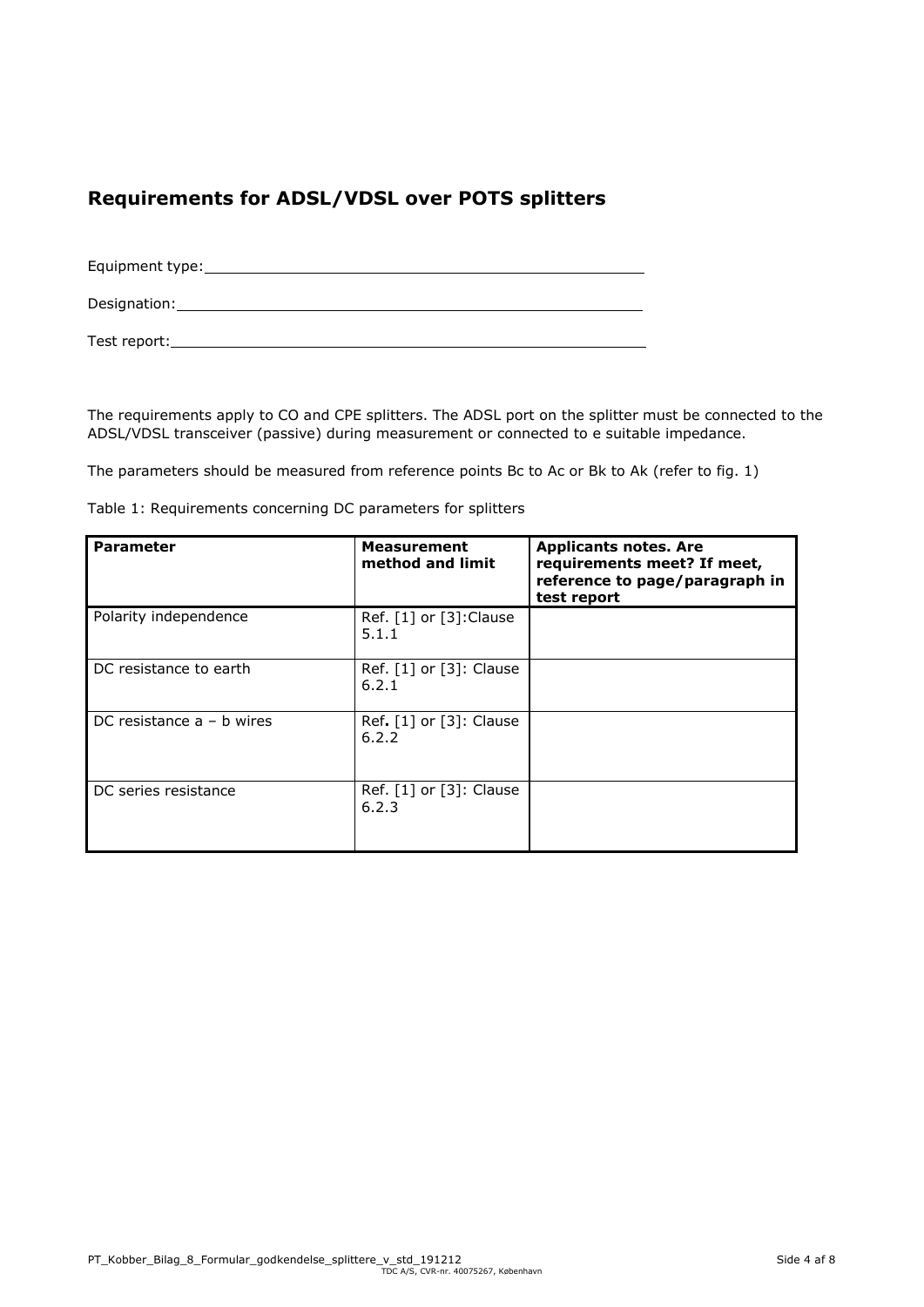Requirements listed in table 2 should be meet for line currents in the range 0 – 80 mA. The parameters should be measured from reference point Bc to Ac or Bk to Ak (refer to fig. 1)

Table 2: Requirements concerning AC parameters for splitters

| <b>Parameter</b>                                     | <b>Measurement</b><br>method and limit     | <b>Applicants notes. Are</b><br>requirements meet? If meet,<br>reference to page/paragraph in<br>test report |
|------------------------------------------------------|--------------------------------------------|--------------------------------------------------------------------------------------------------------------|
| Insertion loss at 25 and 50 Hz                       | Ref. [1] or [3]: Clause<br>6.2.3           |                                                                                                              |
| POTS insertion loss                                  | Ref. [1] or [3]: Clause<br>6.5.1           |                                                                                                              |
| POTS insertion loss distortion                       | Ref. [1] or [3] : Clause<br>6.5.2          |                                                                                                              |
| Impedance at 25 and 50 Hz                            | Ref. [1] or [3]: Clause<br>6.3.2           |                                                                                                              |
| Return loss (CO splitter). Note 1                    | Ref. [1] or [3]: Clause<br>6.6.1.1         |                                                                                                              |
| Return loss (CPE splitter). Note 1                   | Ref. [1] or [3]: Clause<br>6.6.1.1         |                                                                                                              |
| Longitudinal balance                                 | Ref. [1] or [3]: Clause<br>6.8             |                                                                                                              |
| Attenuation of ADSL signals to POTS<br>port. Note 2. | Ref. [1] or [3]: Clause<br>6.9.2 option A. |                                                                                                              |
| Group delay distortion                               | Ref. [1] or [3]: Clause<br>6.12            |                                                                                                              |

*Note 1. It is sufficient that only test 3 and test 4 specified in clause 6.6.1.1 Ref.[1] are meet.* 

*Note 2. It is recommended that the splitter attenuates the ADSL signals by at least 55 dB at 25 kHz. A large number of telephone sets used in DK are very sensitive to ADSL upstream signals, and will generate audible noise if the attenuation is lower.*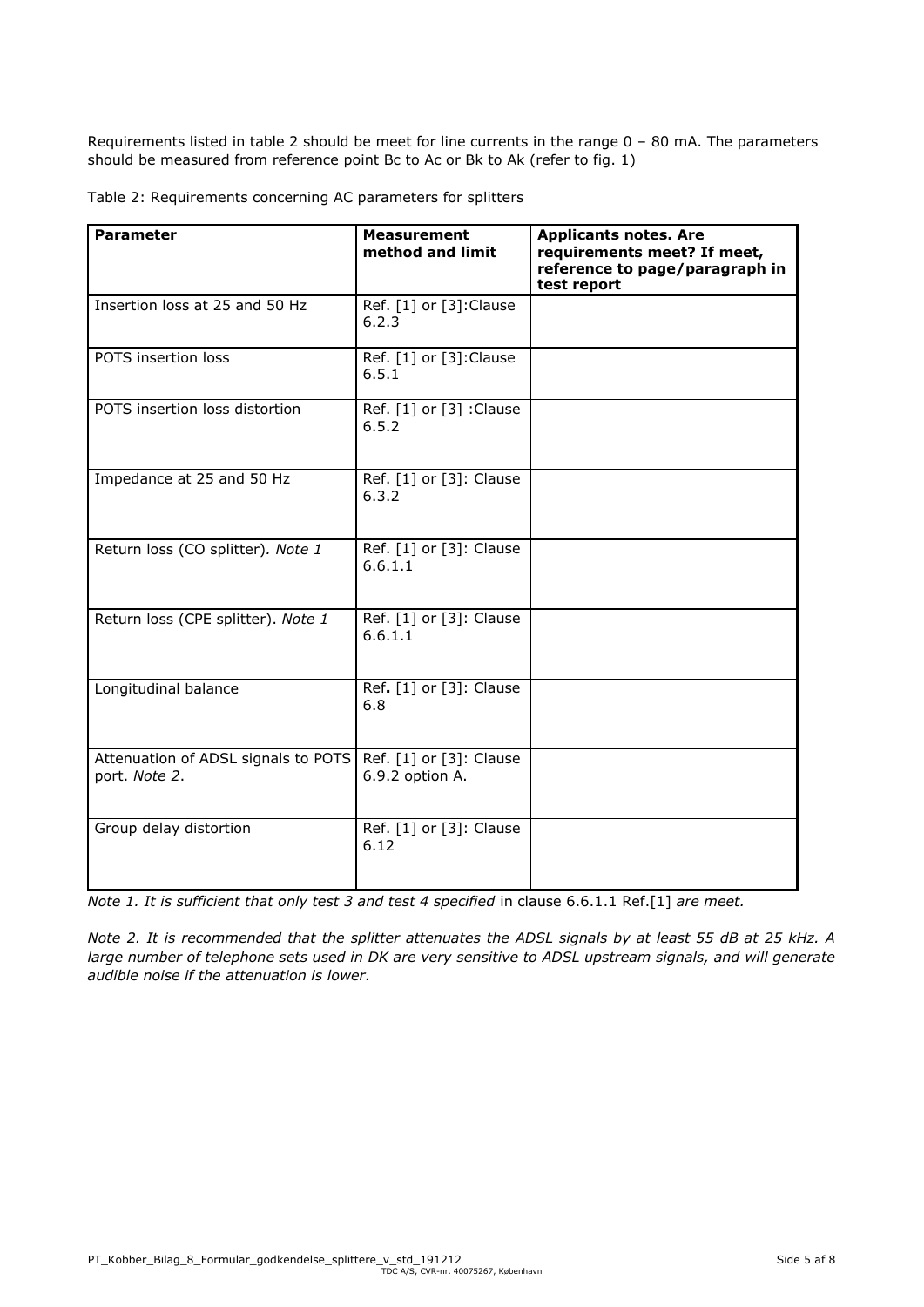### **Requirements for ADSL over POTS inline filters.**

| Equipment type: |  |
|-----------------|--|
| Designation:    |  |
| Test report:    |  |

The requirements apply to CPE Inline filters. If any ADSL port on the filter it must be connected to the ADSL transceiver (passive) during measurement or connected to a suitable impedance.

The parameters should be measured from reference points Bk to Ak (refer to fig. 1).

During measurement, the maximum allowed number of filters must be connected simultaneously. If the maximum number is not specified or less than 3, 3 filters must be connected.

The transmission characteristics are measured at the output of one splitter, outputs of the other splitters are left open.

|  | Table 3: Technical requirements for distributed filters (inline). |  |  |
|--|-------------------------------------------------------------------|--|--|
|  |                                                                   |  |  |

| <b>Parameter</b>                             | <b>Measurement method and</b><br>limit.<br>(At least 3 filters in parallel) | <b>Applicants notes. Are</b><br>requirements met? If meet,<br>reference to page/paragraph<br>in test report |
|----------------------------------------------|-----------------------------------------------------------------------------|-------------------------------------------------------------------------------------------------------------|
| Polarity independence                        | Ref. [2] 5.1.1                                                              |                                                                                                             |
| DC resistance to earth                       | Ref. [2] 6.2.1                                                              |                                                                                                             |
| DC resistance a-b wires                      | Ref. [2]<br>6.2.2                                                           |                                                                                                             |
| DC series resistance                         | 6.2.3<br>Ref. [2]                                                           |                                                                                                             |
| Insertion loss 25 and 50 hz                  | 6.3.1<br>Ref. [2]                                                           |                                                                                                             |
| Impedance at 25 and 50 Hz                    | Ref. [2]<br>6.3.2                                                           |                                                                                                             |
| Pots insertion loss                          | Ref. [2] 6.5.1<br>Note 1                                                    |                                                                                                             |
| Pots insertion loss distortion               | Ref. [2] 6.5.2<br>Note 2                                                    |                                                                                                             |
| Return loss                                  | Ref. [2] 6.6.1.1<br>Note 3                                                  |                                                                                                             |
| Longitudinal balance                         | Ref. [2] 6.8                                                                |                                                                                                             |
| Attenuation of ADSL signals to<br>POTS port. | Ref. [2] 6.9.2<br>Note 4                                                    |                                                                                                             |
| Group delay distortion                       | Ref. [2] 6.12                                                               |                                                                                                             |

*Note 1. The requirement is reduced to max. 1,5 dB* 

*Note 2. The requirement is reduced to max. 2,0 dB*

- *Note* 3. *The requirement is reduced to min 10 dB from 300 Hz to 3400 Hz and 8 dB 3400 4000 Hz.*
- *Note 4. The attenuation requirement is reduced to min:*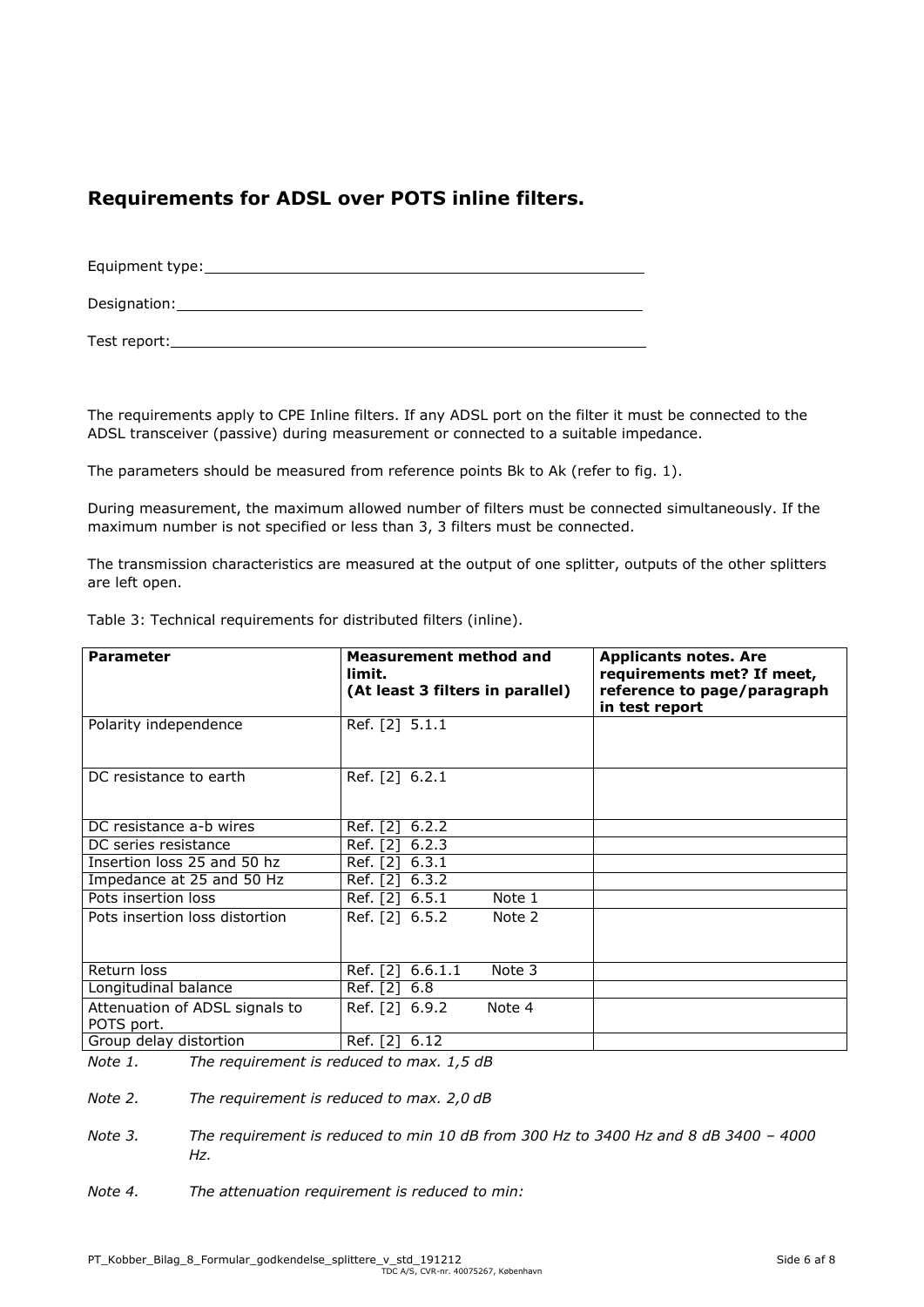| $20$ kHz   | 15 dB |
|------------|-------|
| $25$ kHz   | 30 dB |
| $30$ kHz   | 35 dB |
| $> 30$ kHz | 35 dB |

The requirement only has to be fulfilled with ZR.

The frequency range for the ADSL band is expanded from 1.1 to 2.2 MHz to accommodate ADSL2+.